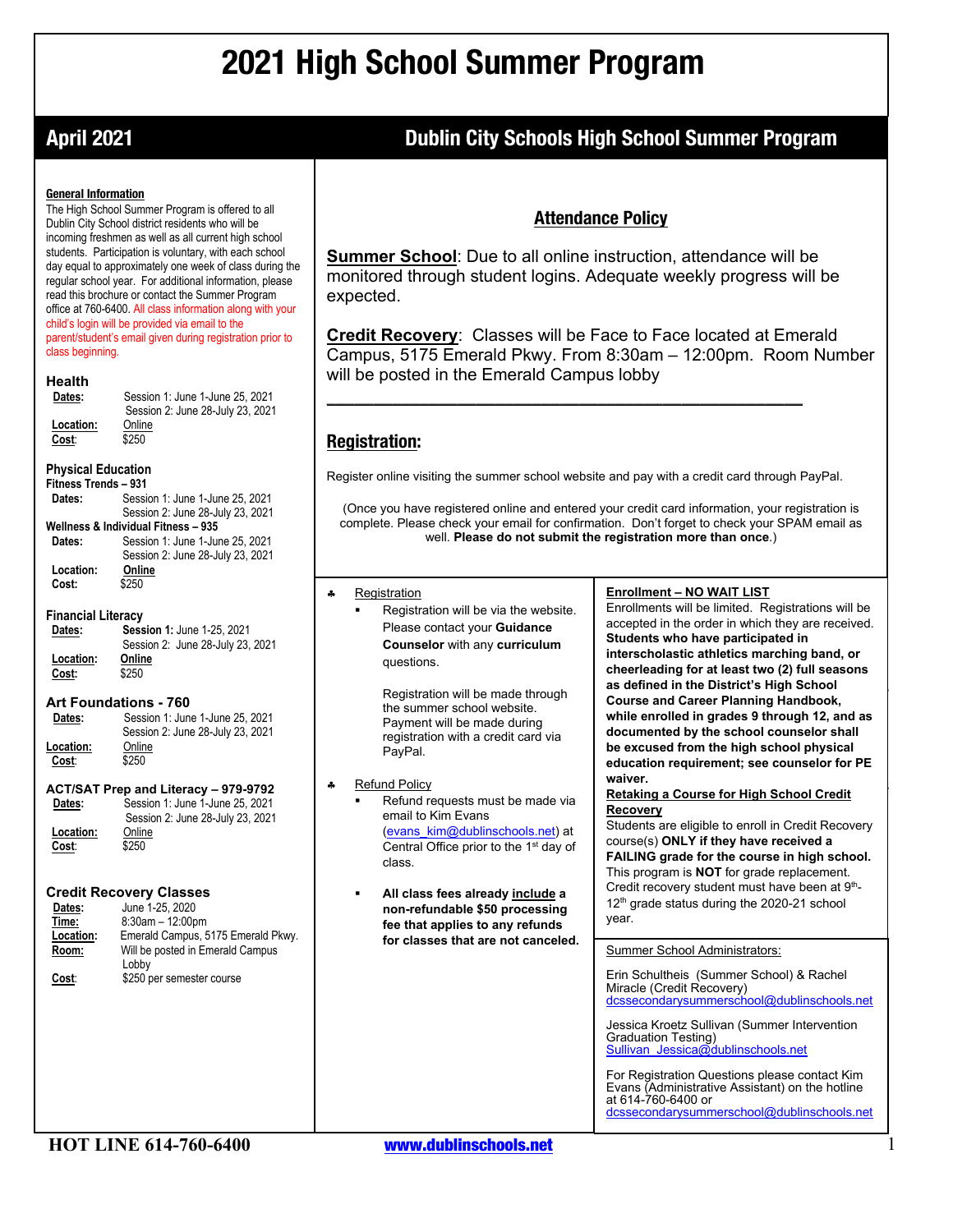## **DCS GUIDANCE COUNSELORS**

| <b>Davis Guidance Counselors (by last name)</b>    |                                     | 614-718-8663 |
|----------------------------------------------------|-------------------------------------|--------------|
| Beth Stutz (A-G)                                   | stutz elizabeth@dublinschools.net   |              |
| Dustin White (H-N)                                 | white dustin@dublinschools.net      |              |
| Shanley O'Neil (0-Z)                               | oneil shanley@dublinschool.net      |              |
|                                                    |                                     |              |
| <b>Grizzell Guidance Counselors (by last name)</b> |                                     | 614-718-8613 |
| Ally Casale (A-G)                                  | casale ally@dublinschools.net       |              |
| Jackie Zody (H-O)                                  | zody_jackie@dublinschools.net       |              |
| Lisa Sperry (P-Z)                                  | sperry lisa@dublinschools.net       |              |
| <b>Karrer Guidance Counselors</b>                  |                                     | 614-718-8520 |
| Suzanne Hicks (6th Grade)                          | hicks suzanne@dublinschools.net     |              |
| Sarah Kleinhenz (7th Grade)                        | kleinhenz sarah@dublinschools.net   |              |
| Katie Stayer (8th Grade)                           | strayer katie@dublinschools.net     |              |
|                                                    |                                     |              |
|                                                    |                                     |              |
| <b>Sells Guidance Counselors</b>                   |                                     | 614-718-8563 |
| Dawn Wolf (6th Grade)                              | wolf dawn@dublinschools.net         |              |
| Jessica Lanka (7th Grade)                          | lanka jessica@dublinschools.net     |              |
| Juan Rolon (8th Grade)                             | rolon juan@dublinschools.net        |              |
|                                                    |                                     |              |
| <b>Coffman Guidance Counselors (by last name)</b>  |                                     | 614-764-5950 |
| Megan Burton (A-CE)                                | burton megan@dublinschools.net      |              |
| Karen Brothers (CF-GO)                             | brothers karen@dublinschools.net    |              |
| Tim Tolber (GP-LAM)                                | tolber tim@dublinschools.net        |              |
| Marci Ewing (LAN-O)                                | ewing marci@dublinschools.net       |              |
| Kevin Patton (P-SK)                                | patton kevin@dublinschools.net      |              |
| Nicole Sutherland (SL-Z)                           | sutherland nicole@dublinschools.net |              |
| <b>Jerome Guidance Counselors (by last name)</b>   |                                     | 614-718-8275 |
| Lisa Bauer (A-DOR)                                 | bauer lisa@dublinschools.net        |              |
| Jennifer Rodgers (DOS-JOM)                         | rodgers jennifer@dublinschools.net  |              |
| Tyler Baker (JON-MIL)                              | baker_tyler@dublinschools.net       |              |
| Andy Zweizig (MIM-SE)                              | zweizig andy@dublinschools.net      |              |
| Aaron Bauer (SF-Z)                                 | bauer aaron@dublinschools.net       |              |
|                                                    |                                     |              |
| <b>Scioto Guidance Counselors (by last name)</b>   |                                     | 614-717-2473 |
| Patrick Elias (A-D)                                | elias patrick@dublinschools.net     |              |
| Aaron Rowe (E-K)                                   | rowe_aaron@dublinschools.net        |              |
| Jacki Sprunger (L-Rey)                             | sprunger_jacki@dublinschools.net    |              |
| Allison Sampson (Rh-Z)                             | Sampson allison@dublinschools.net   |              |
|                                                    |                                     |              |
|                                                    |                                     |              |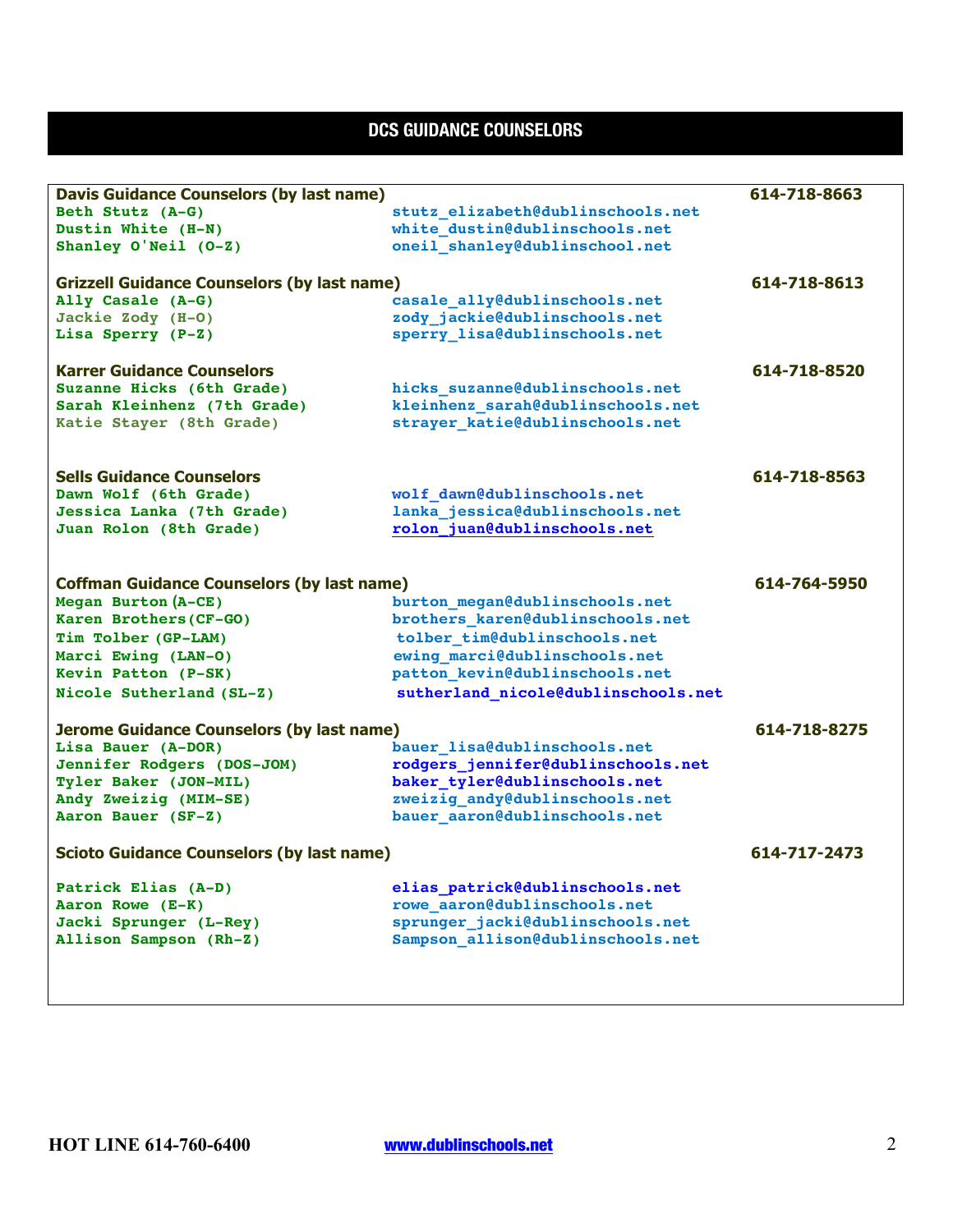### **2021 SUMMER CLASSES**



**Fitness Trends – 931 Prerequisite: Grades 9-12**

**Credit: .25 Location: Online Cost: \$250**

**Students in this course will participate in a variety of aerobic activities, evaluate personal fitness levels, develop and track personal fitness goals, and demonstrate knowledge of nutrition and responsible eating plans. Activities may include, but are not limited to: low and high impact aerobics, circuit training, Pilates, core/stability work, jump rope, and jogging. Students will development an understanding of the components of physical fitness and the benefits of an active lifestyle. Students will be able to track progress through the use of technology. Students will develop an understanding of the components of physical fitness and benefits of an active lifestyle.**

*Wellness & Individualized Fitness – 935 Prerequisite: Grades 9-12*

#### *Credit: .25 Location: Online Cost: \$250*

This course is designed for the individual who has interest and goals that may be more individualized than those available in other courses. Students will pursue personal goals in targeted exercise and general conditioning programs tailored to student need. They will develop an exercise program to meet their individual goals and track their progress towards those goals over time. Additional topics and class activities may include, but are not limited to: Pilates, agility training, plyometrics, flexibility development, cardiovascular exercise and other health related topics. This class will also emphasize the benefits of exercise in relation to relieving stress and anxiety in the school day.



**Health Education Prerequisite: Grades 9-12**

*Credit: .5 Location: Online Cost: \$250*

Health Education stresses the individual's physical, mental, emotional, and social development. The intent of the health course is to help young people make independent, informed decisions concerning their well-being. Course topics include problem solving, decision-making, communication styles, goal setting, values clarification, stress management, first aid and CPR, diseases and disorders, mental health disorders, nutrition, body system care and maintenance, organ donation, substance use and abuse, violence prevention, internet safety, and relationships including dating, refusal skills, dating violence and rape, functional versus dysfunctional family traits, birth defects and disabilities, conception, fetal development, labor and delivery, pregnancy prevention, and stages of adulthood.



#### **Credit Recovery Classes**

| Dates:    | June 1-25, 2020                    |
|-----------|------------------------------------|
| Time:     | $8:30am - 12:00dm$                 |
| Location: | Emerald Campus, 5175 Emerald Pkwy. |
| Room:     | Will be posted in Emerald Campus   |
|           | Lobby                              |

#### **Retaking a Course for High School Credit Recovery**

Students are eligible to enroll in Credit Recovery course(s) **ONLY if they have received a FAILING grade for the course in high school.** This program is **NOT** for grade replacement. Credit recovery student must have been at 9<sup>th</sup>-12<sup>th</sup> grade status during the 2020-21 school year.



#### **Financial Literacy**

**Prerequisite:** Must be going into 11<sup>th</sup> or 12<sup>th</sup> grade

*Credit: .50 Location: Online Cost: \$250*

This course introduces students to realworld concepts related to personal finance and money management. More specifically, it examines financial matters such as saving, investing, student loans, debt repayment, credit cards, risk management and budgeting. Students engage in handon scenarios in which they will learn to prepare for, overcome, and avoid financial crises. Based on the skills and knowledge applied in this course, students will development financial goals, and create realistic and measurable objectives to be financially literate and money smart.

**Requirement: Must be going into 11th or 12th grade.**